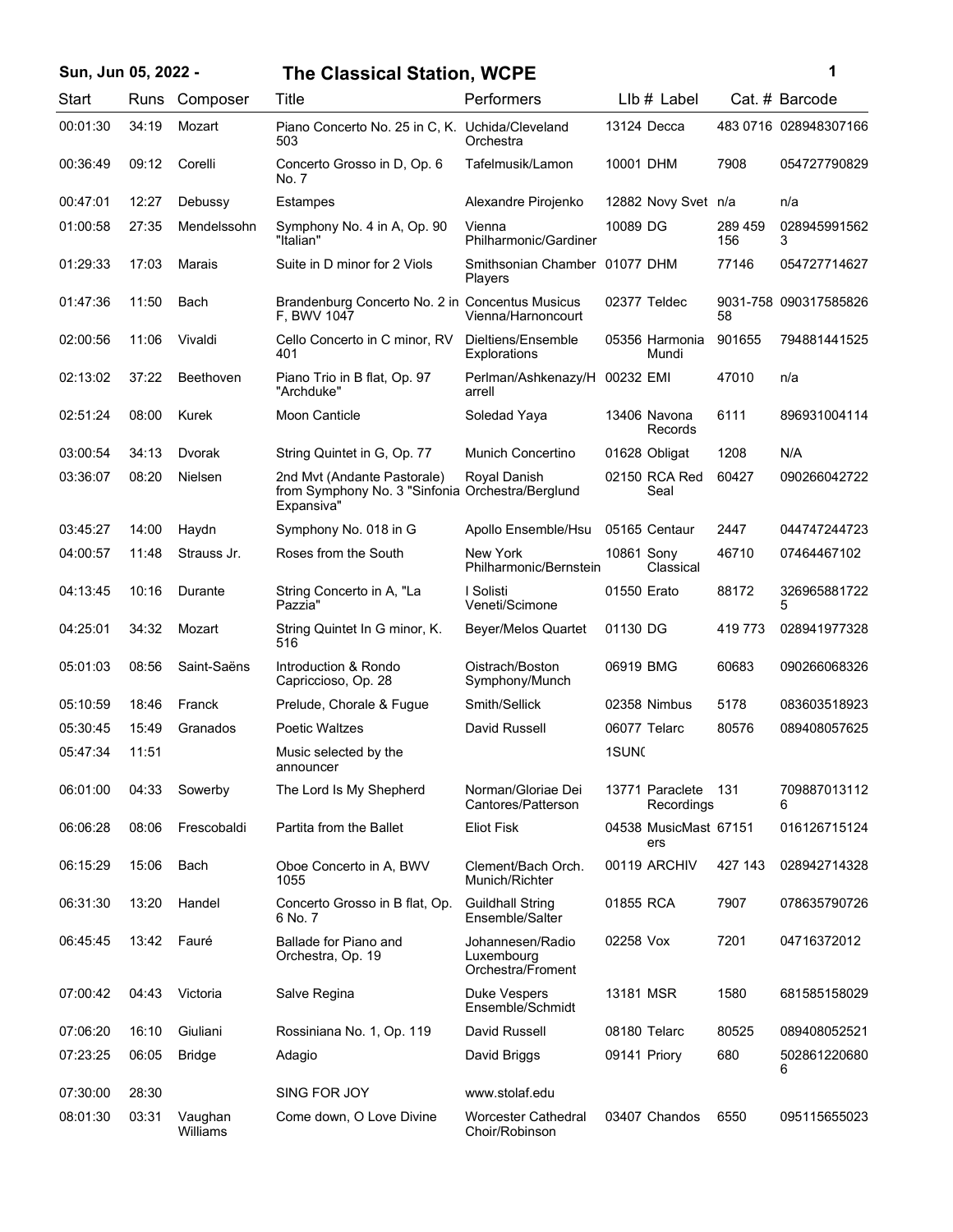| Sun, Jun 05, 2022 - |       |             | <b>The Classical Station, WCPE</b>                                                              |                                                                        |                   |                                   |          | 2                 |
|---------------------|-------|-------------|-------------------------------------------------------------------------------------------------|------------------------------------------------------------------------|-------------------|-----------------------------------|----------|-------------------|
| Start               | Runs  | Composer    | Title                                                                                           | Performers                                                             |                   | LIb # Label                       |          | Cat. # Barcode    |
| 08:05:01            | 04:29 | Attwood     | Come Holy Ghost                                                                                 | Clare College Chapel<br>Choir/Brown                                    | 08544 Guild       |                                   | 7109     | 795754710922      |
| 08:12:00            | 06:44 | Rutter      | Veni Sancte Spiritus                                                                            | Choir of King's<br>College,<br>Cambridge/Quinney/Cl<br>eobury          | 05199 EMI         |                                   | 56605    | 724355660527      |
| 08:18:44            | 02:38 | Hurford     | Litany to the Holy Spirit                                                                       | <b>Choir of Saint Paul's</b><br>Parish, K<br>Street/McCormick          | 10188 Pro         | Organo                            | 7238     | n/a               |
| 08:21:22            | 07:26 | Elgar       | Prologue: The Spirit of the Lord LSO & Chorus/Hickox<br>is upon me from The Apostles,<br>Op. 49 |                                                                        |                   | 06803 Chandos<br>Digital          | 8775/6   | 095115877524      |
| 08:31:18            | 02:26 |             | <b>GSM Commentary: William</b><br>Weisser                                                       | William Weisser                                                        | <b>GSMC</b>       |                                   |          |                   |
| 08:33:44            | 04:07 | Davies      | Solemn Melody                                                                                   | William J. Weisser                                                     |                   | 05732 private<br>release          | n/a      | 656613559123      |
| 08:37:51            | 03:40 | Cooman      | I Will Pour Out My Spirit                                                                       | Royal Holloway<br>Choir/Gough                                          |                   | 08066 Naxos                       | 8.559361 | 636943936122      |
| 08:44:01            | 07:21 | Schubert    | Hymn to the Holy Spirit, D. 964                                                                 | Capella<br>Bavariae/Bavarian<br>Radio<br>Symphony/Sawallisch           | 06363 EMI         | Classics                          | 86011    | 724358601121      |
| 08:51:22            | 03:38 | Friedell    | Draw Us in the Spirit's Tether                                                                  | St. John's Episcopal<br>Washington/Carabetta                           |                   | 04717 Gothic                      | 49050    | 0033490502        |
| 08:55:10            | 03:08 | Larsen      | Veni, Creator Spiritus                                                                          | Douglas Cleveland                                                      |                   | 08705 Gothic                      | 49113    | 000334911324      |
| 09:01:18            | 18:03 | Bach        | Cantata 172, "Erschallet, ihr<br>Lieder"                                                        | <b>Holland Boys'</b><br>Choir/Netherlands<br>Bach<br>Collegium/Leusink |                   | 12050 Brilliant<br>Classics       | 94050    | 502842194050<br>2 |
| 09:20:51            | 20:28 | Grechaninov | Missa Sancti Spiritus for<br>Chorus and Organ, Op. 169                                          | Jeranje/Russian State 06759 Chandos<br>Symphonic<br>Cappella/Polyansky |                   |                                   | 9397     | 095115939727      |
| 09:42:49            | 15:27 | Arne        | Organ Concerto No. 1 in C                                                                       | Williams/Cantilena/She 01675 Musical<br>pherd                          |                   | Heritage<br>Society               | 522333L  | N/A               |
| 10:01:16            | 58:34 | Rossini     | Messa di Gloria                                                                                 | Jo/Murray/Academy<br>SMF/Marriner                                      |                   | 06727 Philips                     | 434 132  | 028943413220      |
| 11:01:40            | 30:11 | Bach        | Missa Brevis in A, BWV 234                                                                      | Pygmalion/Pichon                                                       | 10139 Alpha       | Production<br>s                   | 130      | 376001419130<br>5 |
| 11:33:06            | 20:19 | Handel      | Utrecht Te Deum                                                                                 | St. Paul's<br>Cathedral/Parley of<br>Instruments/Scott                 |                   | 05232 Hyperion                    | 67009    | 034571170091      |
| 11:54:40            | 04:45 |             | Music selected by the<br>announcer                                                              |                                                                        | 1SUN <sub>1</sub> |                                   |          |                   |
| 12:01:15            | 19:34 | Mozart      | Violin Concerto No. 2 in D, K.<br>211                                                           | Perlman/Vienna<br>Philharmonic/Levine                                  | 00648 DG          |                                   | 415 975  | 028941597526      |
| 12:22:04            | 09:29 | Vivaldi     | Recorder Concerto in C, RV<br>444                                                               | Copley/Camerata<br>Bern/Copley                                         | 00435 DG          |                                   | 415 275  | 28941527523       |
| 12:33:23            | 26:05 | Strauss, R. | Death and Transfiguration, Op.<br>24                                                            | Pittsburgh<br>Symphony/Honeck                                          |                   | 11763 Reference 707<br>Recordings |          | 030911270728      |
| 13:01:18            | 20:32 | Villa-Lobos | <b>Five Preludes for Guitar</b>                                                                 | Pepe Romero                                                            |                   | 01802 Philips                     | 420 245  | 028942024526      |
| 13:23:40            | 16:51 | Chausson    | Poéme, Op. 25                                                                                   | Boutellis-Taft/Royal<br>Philharmonic<br>Orchestra/van Steen            |                   | PV129 Aparte                      | 234      | 505108315465<br>9 |
| 13:41:46            | 17:41 | Mendelssohn | String Symphony No. 12 in G<br>minor                                                            | <b>English String</b><br>Orchestra/Boughton                            |                   | 01462 Nimbus                      | 5143     | 083603514327      |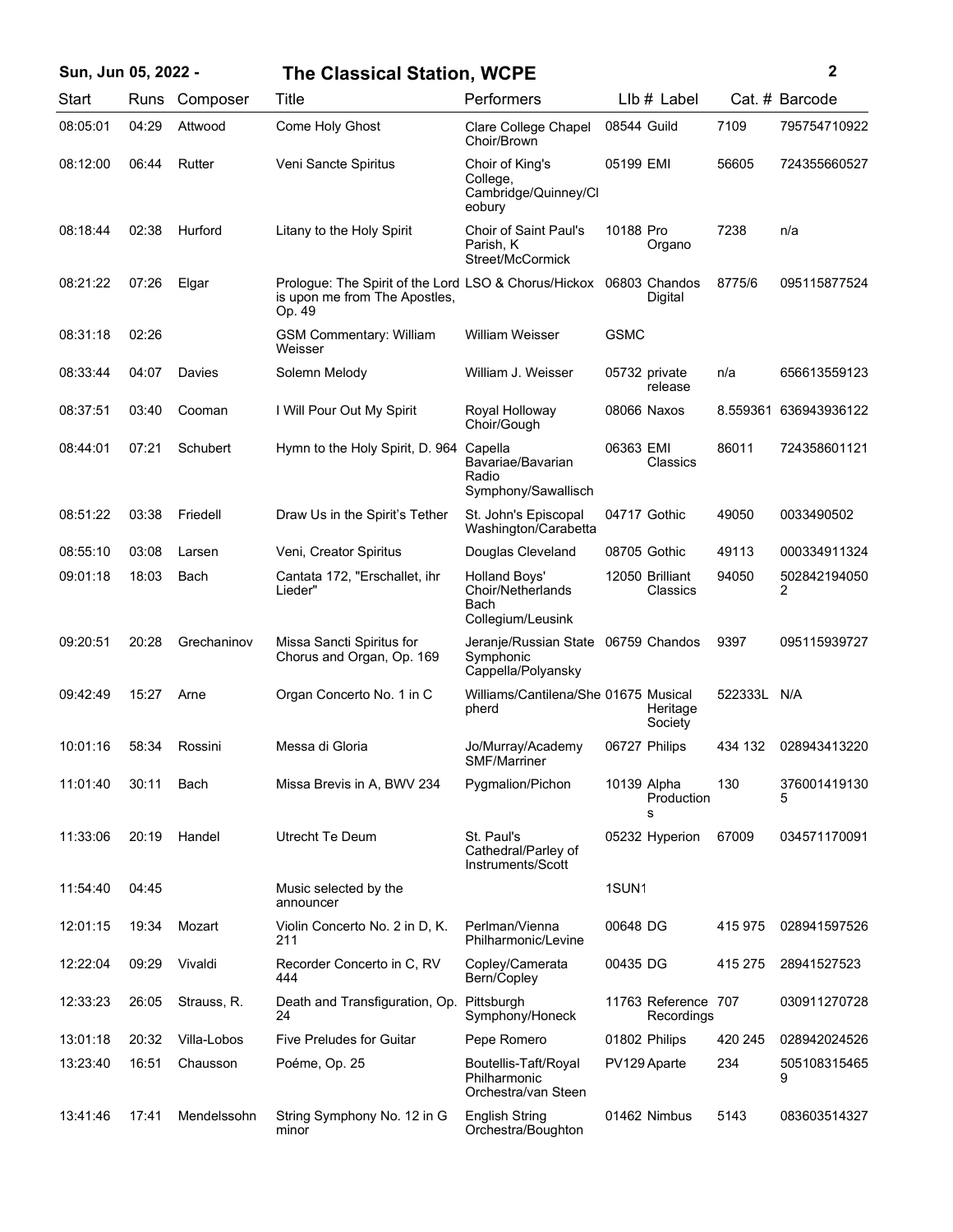| Sun, Jun 05, 2022 - |       |                  | <b>The Classical Station, WCPE</b>                                                                              | 3                                                           |                                   |          |                       |
|---------------------|-------|------------------|-----------------------------------------------------------------------------------------------------------------|-------------------------------------------------------------|-----------------------------------|----------|-----------------------|
| Start               | Runs  | Composer         | Title                                                                                                           | Performers                                                  | $Llb#$ Label                      |          | Cat. # Barcode        |
| 14:01:17            | 13:34 | Corelli          | Concerto Grosso in D, Op. 6<br>No. 1                                                                            | Cantilena/Shepherd                                          | 00794/Chandos                     | 8336/7/8 | N/A                   |
| 14:16:41            | 26:23 | <b>Brahms</b>    | Cello Sonata In D, Op. 78                                                                                       | Starker/Neriki                                              | 02388 RCA                         | 60598    | 090266059829          |
| 14:44:19            | 15:05 |                  | Music selected by the<br>announcer                                                                              |                                                             | 1SUN <sub>1</sub>                 |          |                       |
| 15:01:14            | 16:24 | Gershwin         | Rhapsody in Blue                                                                                                | Bernstein/Columbia<br>Symphony                              | 04226 Sony<br>Classical           | 46715    | 07464467152           |
| 15:18:53            | 22:28 | Schubert         | Violin Sonata in A, D. 574                                                                                      | Stern/Barenboim                                             | 02077 Sony                        | 44504    | 07464445042           |
| 15:43:11            | 16:11 | Vanhal           | Symphony in E minor                                                                                             | Munich Philharmonic<br>Chamber<br>Orchestra/Helmrath        | 03410 Orfeo                       | 320 941  | 789368089024          |
| 16:01:12            | 14:21 | <b>Beethoven</b> | Piano Sonata No. 26 in E flat,<br>Op. 81a "Les Adieux"                                                          | Wilhelm Kempff                                              | 03905 DG                          | 429 306  | N/A                   |
| 16:16:48            | 25:11 | Farrenc          | Clarinet Trio in E flat, Op. 44                                                                                 | Ambache Chamber<br>Ensemble                                 | 02111 BBC                         | MM45     | n/a                   |
| 16:43:49            | 15:36 | Haydn            | Trumpet Concerto in E flat                                                                                      | Smedvig/Scottish<br>Chamber<br>Orchestra/Ling               | 00103 Telarc                      | 80232    | 089408023224          |
| 17:01:15            | 17:16 | <b>Barber</b>    | String Quartet in B minor, Op.<br>11                                                                            | Cypress String Quartet 11161 Avie                           |                                   | 2304     | 822252230420          |
| 17:19:46            | 29:27 | Schumann         | Symphony No. 4 in D minor,<br>Op. 120                                                                           | <b>Stuttgart Radio</b><br>Symphony/Marriner                 | 01873 Capriccio                   | 10093    | 400640810093<br>5     |
| 17:50:28            | 08:57 |                  | Music selected by the<br>announcer                                                                              |                                                             | 1SUN <sub>1</sub>                 |          |                       |
| 18:01:25            | 11:47 | Matiegka         | Sonata No. 4 in E minor, Op.<br>31                                                                              | David Starobin                                              | 13999 Bridge                      | 9567     | 090404956720          |
| 18:15:02            | 10:41 | <b>Robbins</b>   | Coleman, Linda For a Beautiful Land                                                                             | Lansdowne<br>Symphony/Blundell                              | PV138 New Focus 286<br>Recordings |          | 690277900297          |
| 18:27:33            | 05:16 | Arensky          | "Entrance of Antoine" from<br><b>Egyptian Nights</b>                                                            | <b>Moscow</b><br>Symphony/Yablonsky                         | Downk Naxos                       |          | 8.573633 747313363377 |
| 18:34:39            | 14:05 | Rachmaninoff     | Elegiac Trio No. 1 in G minor                                                                                   | Neave Trio                                                  | 14000 Chandos                     | 20167    | 095115216729          |
| 18:50:34            | 08:52 | Telemann         | Concerto in G "in the Polish<br>style"                                                                          | Apollo's Fire/Sorrell                                       | 12319 Avie                        | 2353     | 822252235326          |
| 19:01:26            | 05:25 |                  | Interview: Caleb Gardner<br>speaks with pianist Leif Ove<br>Andsnes about hsi new CD<br>Mozart Momentum - 1786. |                                                             | <b>Previet</b>                    |          |                       |
| 19:08:41            | 25:35 | Mozart           | Piano Concerto No. 23 in A, K. Andsnes<br>488                                                                   |                                                             | DL000 Sony<br>Classical           |          | 886449783335          |
| 19:36:06            | 02:53 | Glass            | Closing from String Quartet No. Attacca Quartet<br>3. "Mishima"                                                 |                                                             | Downk Sony<br>Classical           | n/a      | n/a                   |
| 19:40:49            | 02:42 | Debussy          | The Girl with the Flaxen Hair                                                                                   | Ruth Slenczynska                                            | 13991 Decca<br>Classics           |          | 028948522552          |
| 19:45:21            | 05:38 | Holst            | This have I done for my true<br>love, Op. 34 No. 1                                                              | The<br>Sixteen/Christophers                                 | Downk Coro                        | 16188    | 828021618826          |
| 19:52:49            | 06:39 | Skoryk           | Carpathian Rhapsody                                                                                             | IvakhivNational<br>Symphony Orchestra<br>of Ukraine/Sirenko | 13958 Centaur<br>Records          | 3799     | 044747379920          |
| 20:01:28            | 24:00 | Fauré            | Violin Sonata No. 1 in A, Op.<br>13                                                                             | Swarte/Williencourt                                         | Downk Harmonia<br>Mundi           | 902508   | n/a                   |
| 20:27:18            | 05:14 | Paganini         | Capriccio in A minor, Op. 1 No. Alina Ibragimova<br>24                                                          |                                                             | Downk Hyperion                    |          |                       |
| 20:34:22            | 03:21 | Danielpour       | "An Elegy for our Time" from<br>An American Mosaic                                                              | Simone Dinnerstein                                          | PV137 Supertrain 025<br>Records   |          | 850010812151          |
| 20:39:33            | 01:41 | <b>Barber</b>    | A Slumber Song of the<br>Madonna                                                                                | Kanneh-Mason                                                | DL000 Decca                       |          | 000289485220<br>33    |